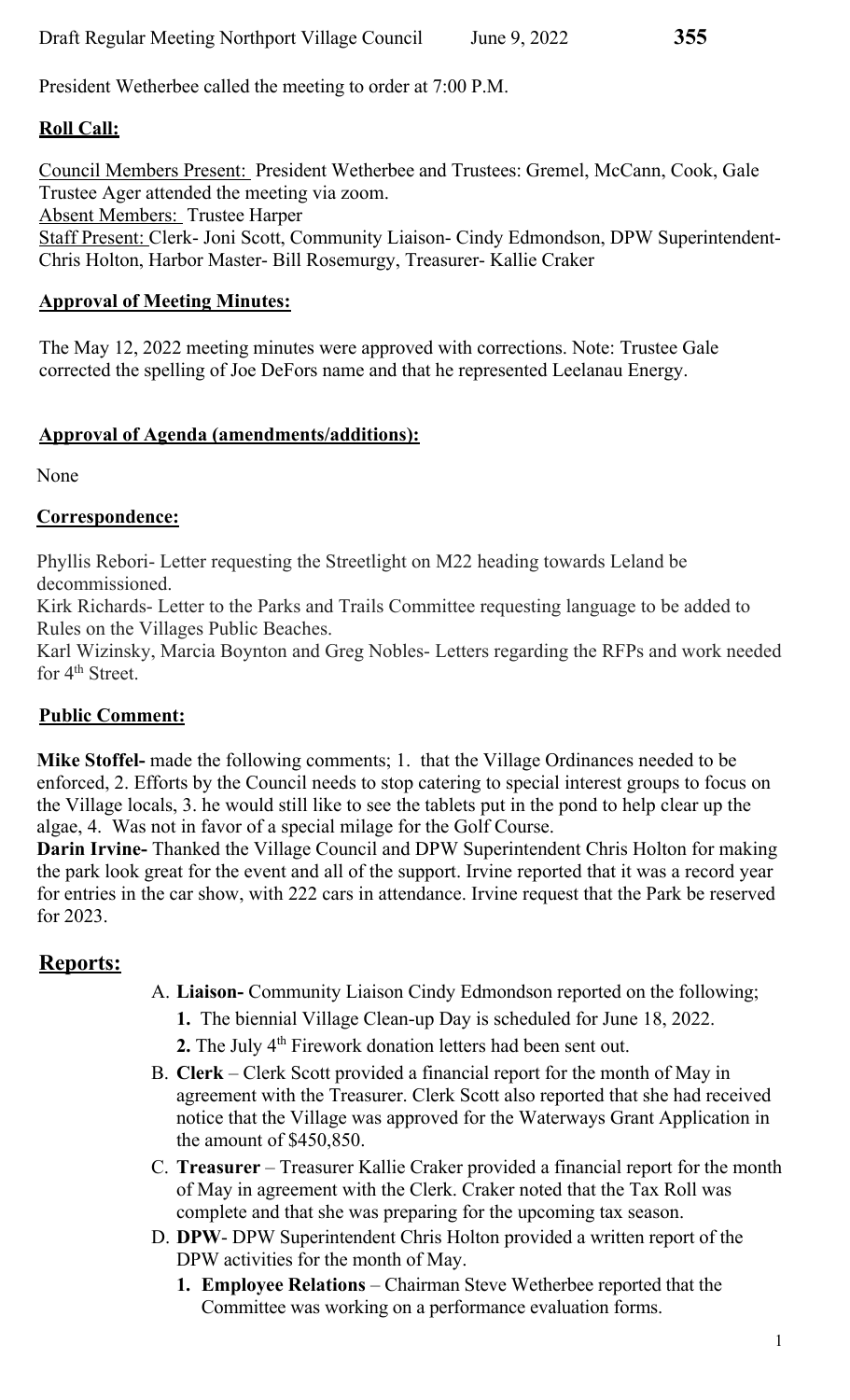- **2. Finance** Finance Chair Jane Gale provided minutes from June 8, 2022 meetings. Gale reported that the Finance Committee had received notice from the Clerk regarding the request for funding for the 4<sup>th</sup> Street RFPs. Gale noted that the Clerk had provided a breakdown report of the sewer bond debt retirement which she was happy to report that at this time the Village was not facing a deficit.
- **3. Infrastructure** Infrastructure Chair Hugh Cook provided minutes from the May 18, 2022. Cook noted that Committee supported the recommendation to increase the base water rates by 20%. Cook also reported that the committee would like to schedule a meeting the engineers that had responded to the village's RFP.
- **4. Waterfront-** Waterfront Chair Tom Gremel provided minutes from the May 17, 2022 committee meeting. Harbor Master, Bill Rosemurgy reported on the following; that the newly epoxy floors in the public bathrooms looked great, the geese battle was still underway and reminded the public not to feed the geese.

Trustee Ager suggested providing the seasonal and transient boaters with a handout explain how they can help eliminate the geese from the parks.

- **5. Planning Commission:** Trustee Gale reported that the Board was in the process of reviewing all documents pertaining to the  $7<sup>th</sup>$  Street development project, and that a questionnaire was being developed to be distributed with the village taxes and engage the public.
- **6. Zoning Administrator:** Scott provided a report of her activities for the month of May.
- **7. Parks and Trails:** Trustee McCann reported that the Northport Creek Golf Course had received the "Red Hot Best" award, and that Jerry Spears had begun working on the driving range net installation.

# **Discussion Items:**

#### Proposed Water rates:

The Council reviewed the Village Municipal Water Ordinance 94 with revisions and the proposed rate increase of 20% to the base rate. Clerk Scott explained that the base rate would increase by 20% and that the minimum usage would be eliminated. The rates for usage in increments of 1000 gallons of water will remain the same.

#### Fourth Street RFP response:

The Council asked the office staff to contact the engineers that had responded to the RFP. Finance Committee Chair Gale reported that the Committee received the request for funding from the Infrastructure Committee. Gale explained that the village was only 3 months into the current budget and that there was no funding available at this time.

Appointment of Clerk and Treasurer Ordinance:

The Council reviewed two draft ordinances that would allow for the Village to appoint a Clerk and Treasurer.

# **Action Items:**

None